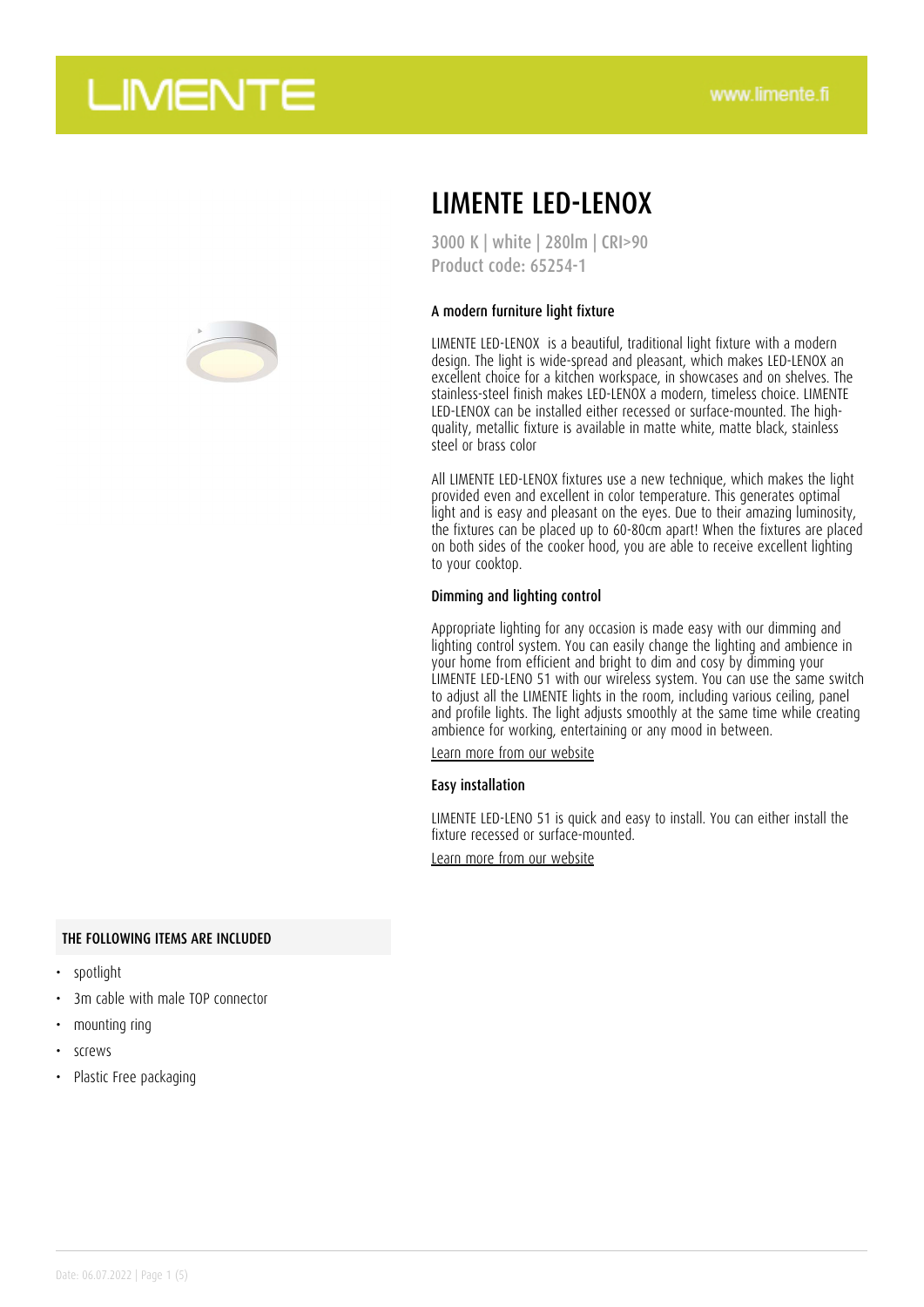## LENOX 3K WHITE SPOTLIGHT

#### OVERVIEW

| <b>PRODUCT CODE</b> | 65254-1                            |
|---------------------|------------------------------------|
| <b>GTIN-CODE</b>    | 6438400005730                      |
| ELECTRICAL NUMBER   | 4139965                            |
| ETIM GENERAL NAME   | <b>Furniture luminaire</b>         |
| ETIM CLASS          | Downlight/spot/floodlight EC001744 |
| ETIM GROUP          | 41 Domestic light fittings         |
| <b>COLOUR</b>       | White                              |
| <b>LAMP TYPE</b>    | LED                                |

### SPECIFICATIONS

| <b>PRODUCT DIMENSIONS</b>                | 64.0 x 64.0 x 15.5                                                           |
|------------------------------------------|------------------------------------------------------------------------------|
| <b>MOUNTING METHOD</b>                   | Surface mounted/recessed mounted                                             |
| <b>COLOUR TEMPERATURE</b>                | 3000 K                                                                       |
| <b>COLOUR RENDERING INDEX CRI</b>        | > 90                                                                         |
| <b>RATED LIFE TIME</b>                   | 35.000h (L80B10)                                                             |
| <b>ENERGY EFFICIENCY CLASS</b>           |                                                                              |
| <b>LUMINOUS FLUX</b>                     | 280 lm                                                                       |
| <b>EFFICIENCY</b>                        | $80 \text{ lm/W}$                                                            |
| <b>VOLTAGE</b>                           | 24 V DC                                                                      |
| <b>INGRESS PROTECTION CODE</b>           | IP44/IP20                                                                    |
| NUMBER OF LEDS/M                         |                                                                              |
| <b>INPUT POWER</b>                       | 4 W                                                                          |
| NUMBER OF SWITCHING CYCLES               | > 50000                                                                      |
| AMBIENT TEMPERATURE RANGE                | $-20^{\circ}$ C $-40^{\circ}$ C                                              |
| <b>INPUT POWER CONNECTOR</b>             |                                                                              |
| <b>WARRANTY PERIOD (MONTHS)</b>          | 24                                                                           |
| <b>ADDITIONAL COVER (MONTHS)</b>         | 36                                                                           |
| <b>INSTALLATION AND OPERATING MANUAL</b> | https://www.limente.fi/Images/productpics/instructions/limente_led-lenox.pdf |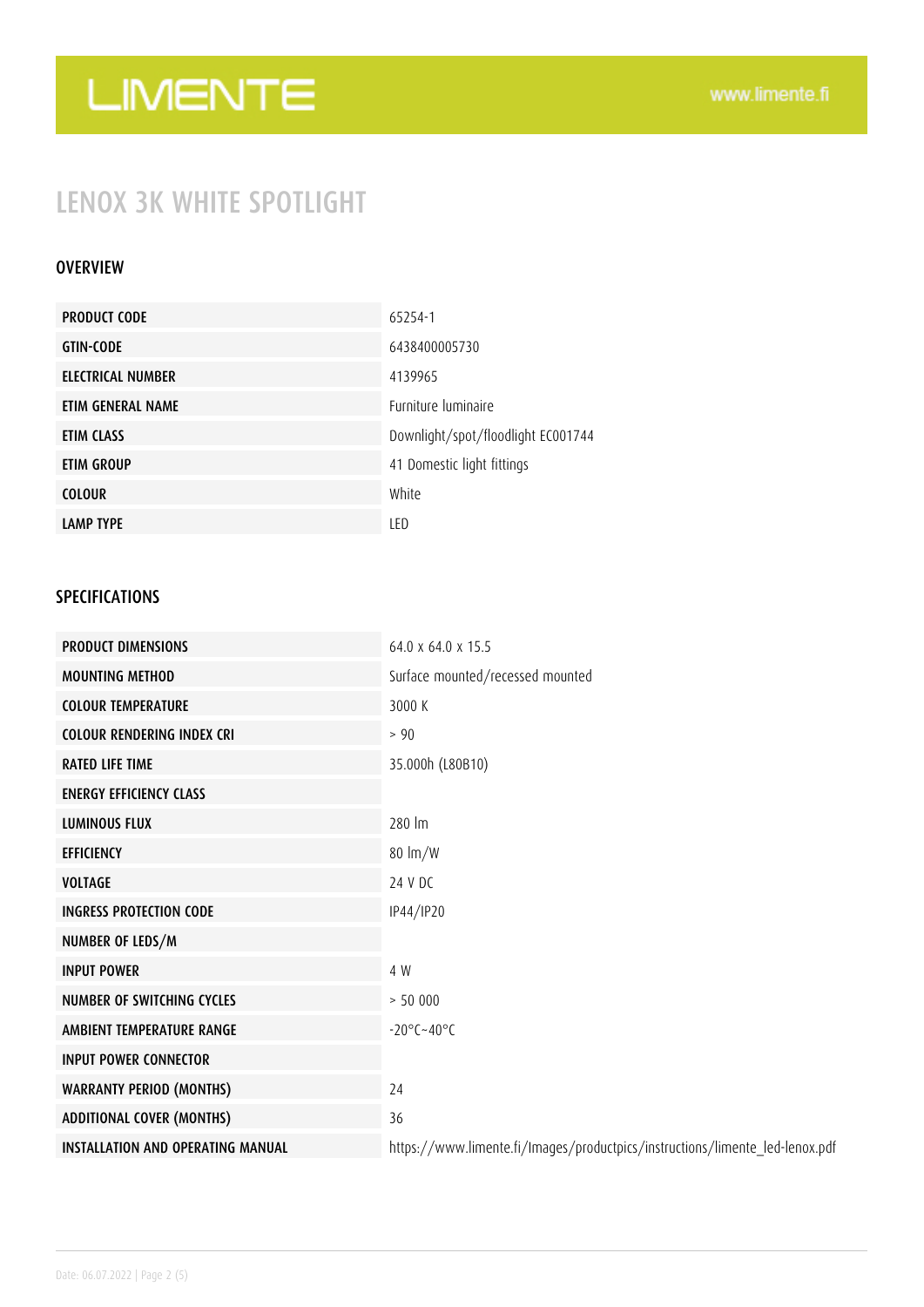### LENOX 3K WHITE SPOTLIGHT

### RECOMMENDED ACCESSORIES

| <b>PRODUCT CODE</b> | <b>PRODUCT</b>                                        |
|---------------------|-------------------------------------------------------|
| 640451              | SMART 451, WIRELESS LIGHTING CONTROL KIT, 24 V        |
| 640420              | SMART 420, WIRELESS LIGHT CONTROL                     |
| 640421              | SMART 421, WIRELESS LIGHT CONTROL                     |
| 640422              | SMART 422, WIRELESS LIGHT CONTROL                     |
| 640424              | SMART 422, WIRELESS LIGHT CONTROL                     |
| 640350              | SMART 350 SET, WIRELESS LIGHT CONTROL, REMOTE CONTROL |
| 640351              | SMART 351, WIRELESS LIGHT CONTROL                     |
| 640352              | SMART 352, WIRELESS LIGHT CONTROL                     |
| 640425              | SMART 425, WIRELESS LIGHT CONTROL                     |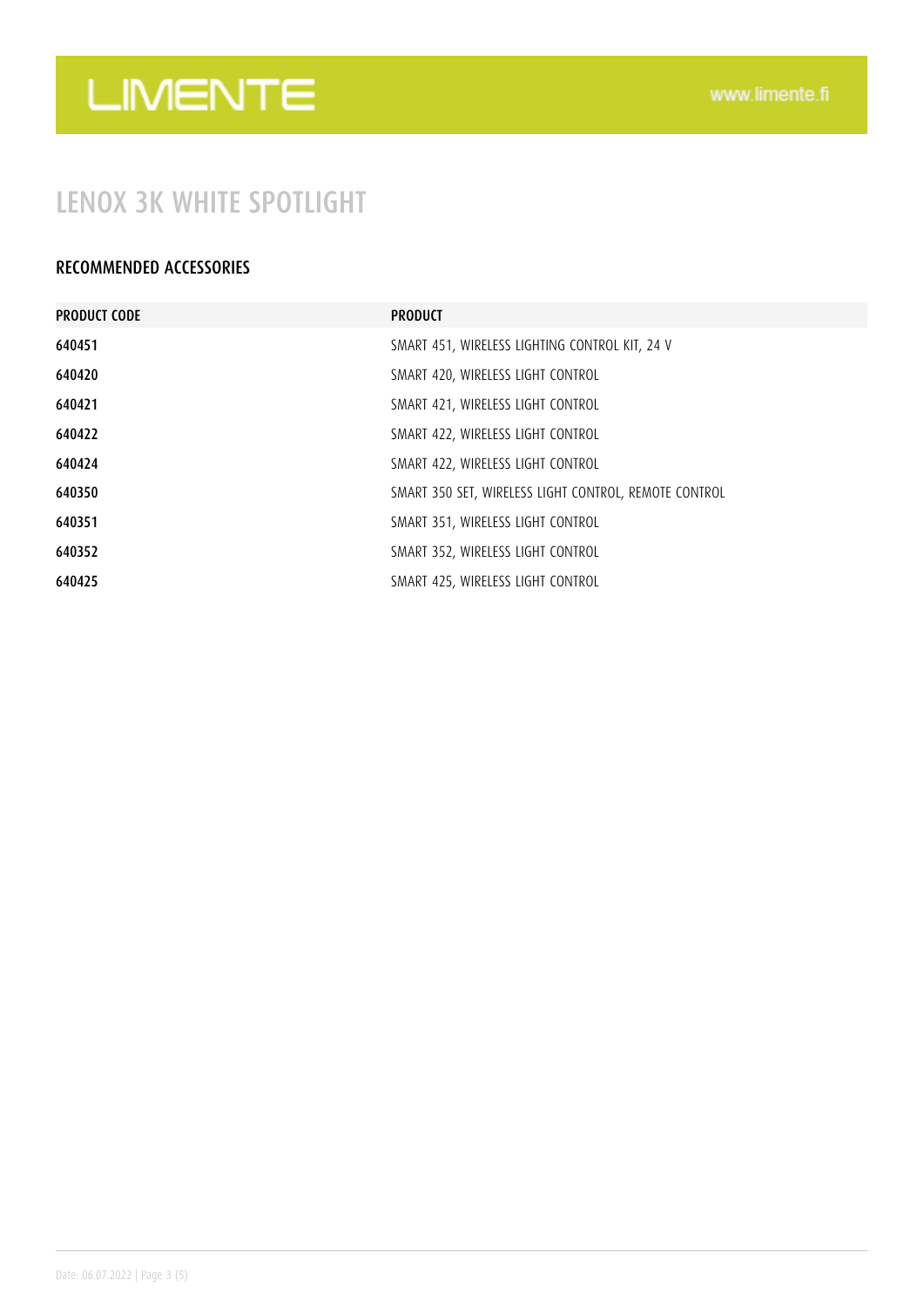### LENOX 3K WHITE SPOTLIGHT